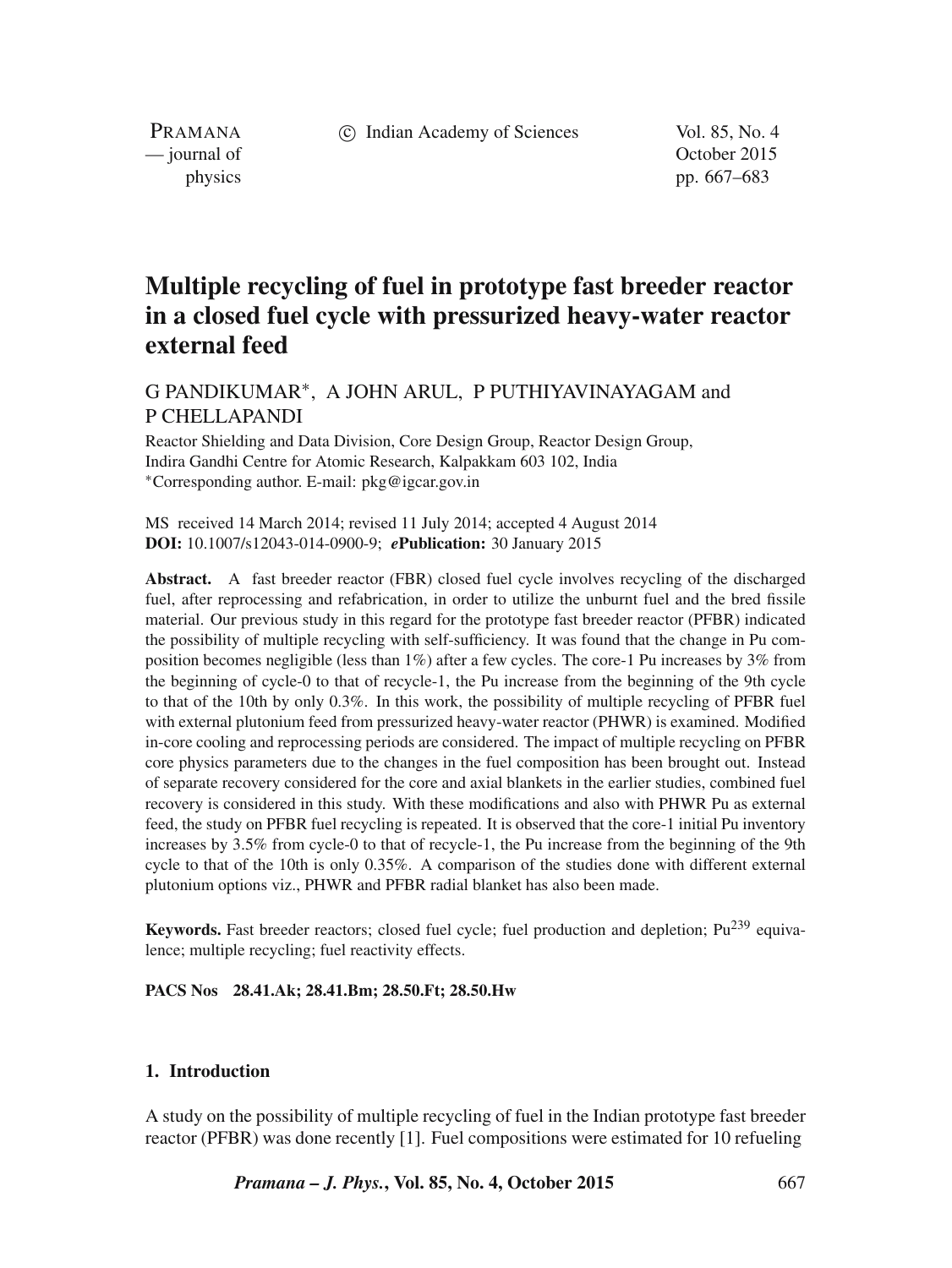cycles involving cooling, fuel recovery and refabrication, by taking into account the mandatory requirements on fuel quality and mass. The concept of  $Pu^{239}$  reactivity equivalence was used to assess its quality [2]. The nuclide evolution computations were performed using the code ORIGEN2 [3]. With efficient fuel recovery (∼99%) assumed, the study showed the possibility of multiple recycling with self-sufficiency. It was found that the variation in Pu composition becomes negligible from 6th recycle onwards. In a subsequent study [4], more refined estimations were carried out with (i) PFBR reactor spectrum-averaged self-shielded one-group cross-sections from ENDF/B-VII.0 [5], (ii) burn-up-dependent cross-sections modified to suit PFBR, (iii) uranium recovery and (iv) present PFBR beginning-of-life inventory [6]. While self-shielded averages lead to realistic predictions, unshielded averages significantly overpredict breeding in the blankets and underpredict loss in the cores. The unshielded averages overpredict Pu production in the (axial and radial) blankets by a factor of 2 compared to the selfshielded averages. Plutonium bred in the blankets was about 1.5 times more than that required to make up for the depletion in the cores.

In the earlier studies, plutonium bred in (axial and radial) blankets was considered as the external plutonium feed, for compensating the plutonium loss due to burn-up in the core. In this study, the external plutonium feed is from the Indian pressurized heavywater reactors (PHWRs). As the qualities of plutonium bred in PFBR blankets and that produced in PHWR are different, percentage addition in each fuel recycle is different. This study aims at finding the feasibility of multiple recycling of PFBR fuel with external plutonium feed from PHWR. The following modifications are also included in the present calculations.

- (i) The cooling period of the irradiated fuel subassembly (SA) at the storage location of PFBR is increased from 240 to 480 days. This modification is necessitated from the fuel handling aspects.
- (ii) The reprocessing period is extended from 120 to 240 days.
- (iii) In the earlier study, it was assumed that, while reprocessing the spent fuel, the unburnt fuel (U and Pu) remaining in the core region alone is processed separately and recovered. But in the actual scenario, the fuel in the axial blanket region is reprocessed together with the fuel in the core region and, U and Pu are recovered. So, the plutonium bred in axial blankets mixes with the core plutonium.

This paper discusses the results of this improved analysis on the multiple fuel recycling in PFBR.

## **2. Revised calculations for recycling**

## 2.1 *Sequence of operations in one cycle*

Prototype fast breeder reactor (PFBR) is a 500 MWe pool-type mixed oxide fueled fast breeder reactor having liquid sodium as the coolant and boron carbide as the control material. The fuel consists of  $PuO<sub>2</sub>$  and  $UO<sub>2</sub>$  in two zones of enrichment, inner core (core-1) having fuel in the ratio 20.7 : 79.3 and the outer core (core-2) in the ratio 27.7 : 72.3. The beginning-of-life (BOL) (fractional) composition of PFBR fuel in the cores and blankets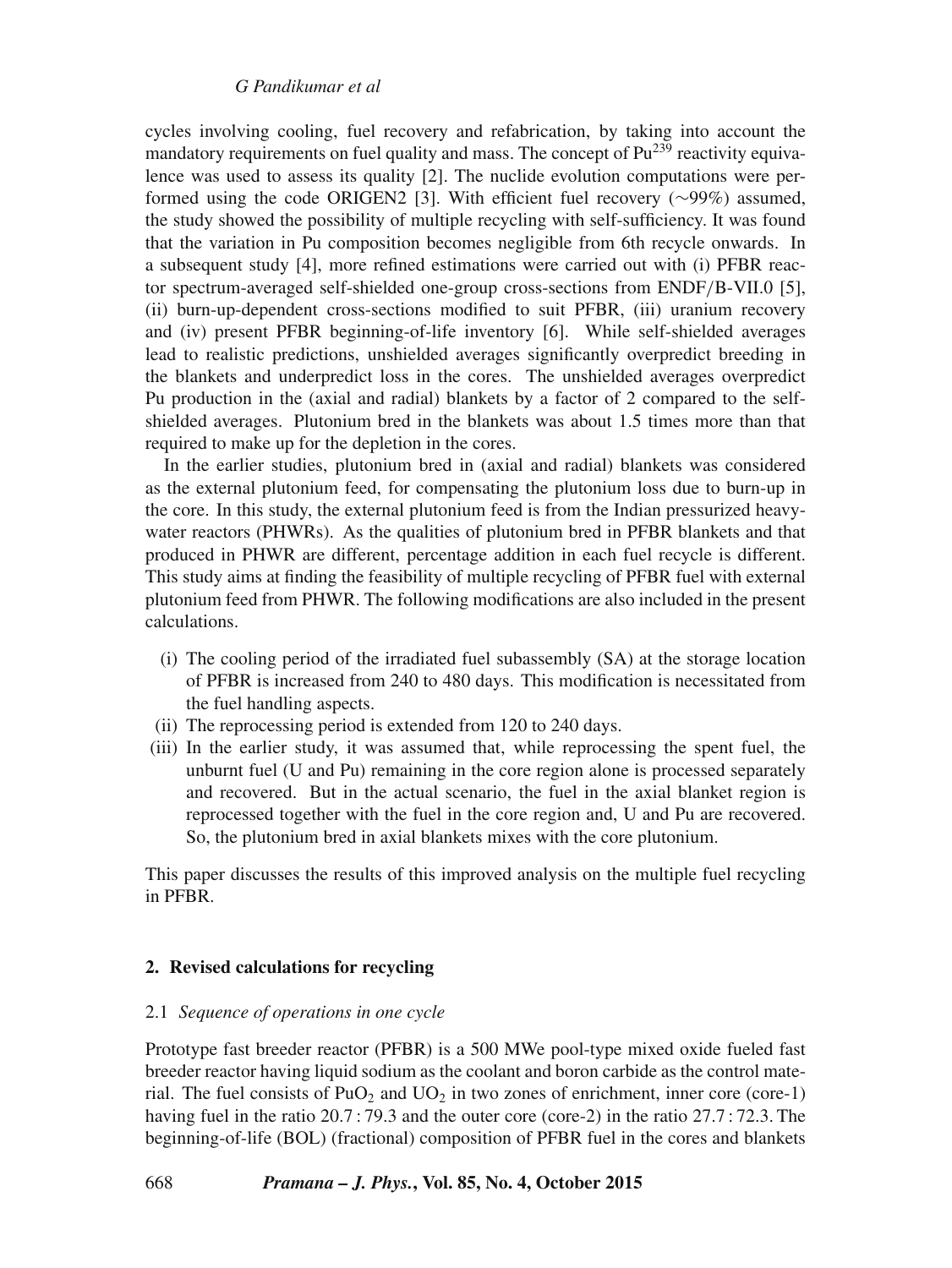are given in table 1. BOL corresponds to the initial start-up of PFBR. A schematic view of the important regions of PFBR, along with the number of SA in each region, are given in figure 1. Plutonium for PFBR is obtained from PHWR discharge.

In a cycle, core-1 SA of PFBR undergoes irradiation up to an average burnup of 70 GWd/t, which corresponds to an irradiation time of 540 full power days (fpd) at a specific power of about 130 MW/t. Similarly, the core-2 SA undergoes irradiation for 540 fpd at a specific power of about 120 MW/t and reaches an average burnup of ∼65 GWd/t. Before discharge, the SA is given an in-core cooling at the storage location for 480 calendar days. A period of 240 calendar days for reprocessing and 120 calendar days for refabrication and reloading are considered in this study. The sequence of operation for one cycle is schematically shown in figure 2.

#### 2.2 *Method for estimating the BOC composition*

During irradiation of the fuel, the relative isotopic composition of Pu changes, leading to a decrease in reactivity worth per unit mass of Pu. To compensate the reactivity worth reduction, Pu enrichment is increased in subsequent recycles. The basis for arriving at the enrichment is that the reactivity worth of the refabricated fuel has to be the same as that of the BOL fuel. The concept of  $Pu^{239}$  equivalence' method is used to compute the total worth of fuel for the next cycle, given its composition. However, in the present calculations,  $Pu^{239}$  equivalence of U fuel is not considered and the total mass of the fuel  $(U+Pu)$  is kept constant by decreasing the mass of U in the refabricated fuel.

The Pu<sup>239</sup> equivalences of the nuclides relevant for this study are given in table 2. To illustrate the change in composition during one cycle, the composition of (i) BOL plutonium vector, (ii) plutonium vector of the spent fuel of the core region and (iii) the

|                   | Inventory $(kg)$ |         |            |         |         |            |           |  |  |  |  |  |
|-------------------|------------------|---------|------------|---------|---------|------------|-----------|--|--|--|--|--|
|                   |                  | Core-1  |            |         | Core-2  |            |           |  |  |  |  |  |
| Nuclide           | Core             | LAB     | <b>UAB</b> | Core    | LAB     | <b>UAB</b> | <b>RB</b> |  |  |  |  |  |
| $U^{234}$         | 3.96E-3          | 4.99E-3 | 4.99E-3    | 3.61E-3 | 4.99E-3 | 4.99E-3    | 5.00E-3   |  |  |  |  |  |
| $U^{235}$         | 0.20             | 0.25    | 0.25       | 0.18    | 0.25    | 0.25       | 0.25      |  |  |  |  |  |
| $U^{236}$         | 5.55E-2          | 7.00E-2 | 7.00E-2    | 5.06E-2 | 7.00E-2 | 7.00E-2    | 7.00E-2   |  |  |  |  |  |
| $U^{238}$         | 79.04            | 99.67   | 99.67      | 72.04   | 99.67   | 99.67      | 99.68     |  |  |  |  |  |
| U-total           | 79.30            | 100.00  | 100.00     | 72.28   | 100.00  | 100.00     | 100.00    |  |  |  |  |  |
| $Pu^{238}$        | 2.07E-2          |         |            | 2.77E-2 |         |            |           |  |  |  |  |  |
| $Pu^{239}$        | 14.24            |         |            | 19.07   |         |            |           |  |  |  |  |  |
| $P_{11}^{240}$    | 5.09             |         |            | 6.82    |         |            |           |  |  |  |  |  |
| $P_{11}^{241}$    | 1.04             |         |            | 1.39    |         |            |           |  |  |  |  |  |
| $P_{11}^{242}$    | 0.25             |         |            | 0.33    |         |            |           |  |  |  |  |  |
| Am <sup>241</sup> | $6.21E-2$        |         |            | 8.32E-2 |         |            |           |  |  |  |  |  |
| Pu-total          | 20.70            |         |            | 27.72   |         |            |           |  |  |  |  |  |
| Net               | 100.00           | 100.00  | 100.00     | 100.00  | 100.00  | 100.00     | 100.00    |  |  |  |  |  |

**Table 1.** Initial (BOL) fuel composition in different regions.

LAB: lower axial blanket; UAB: upper axial blanket; RB: radial blanket.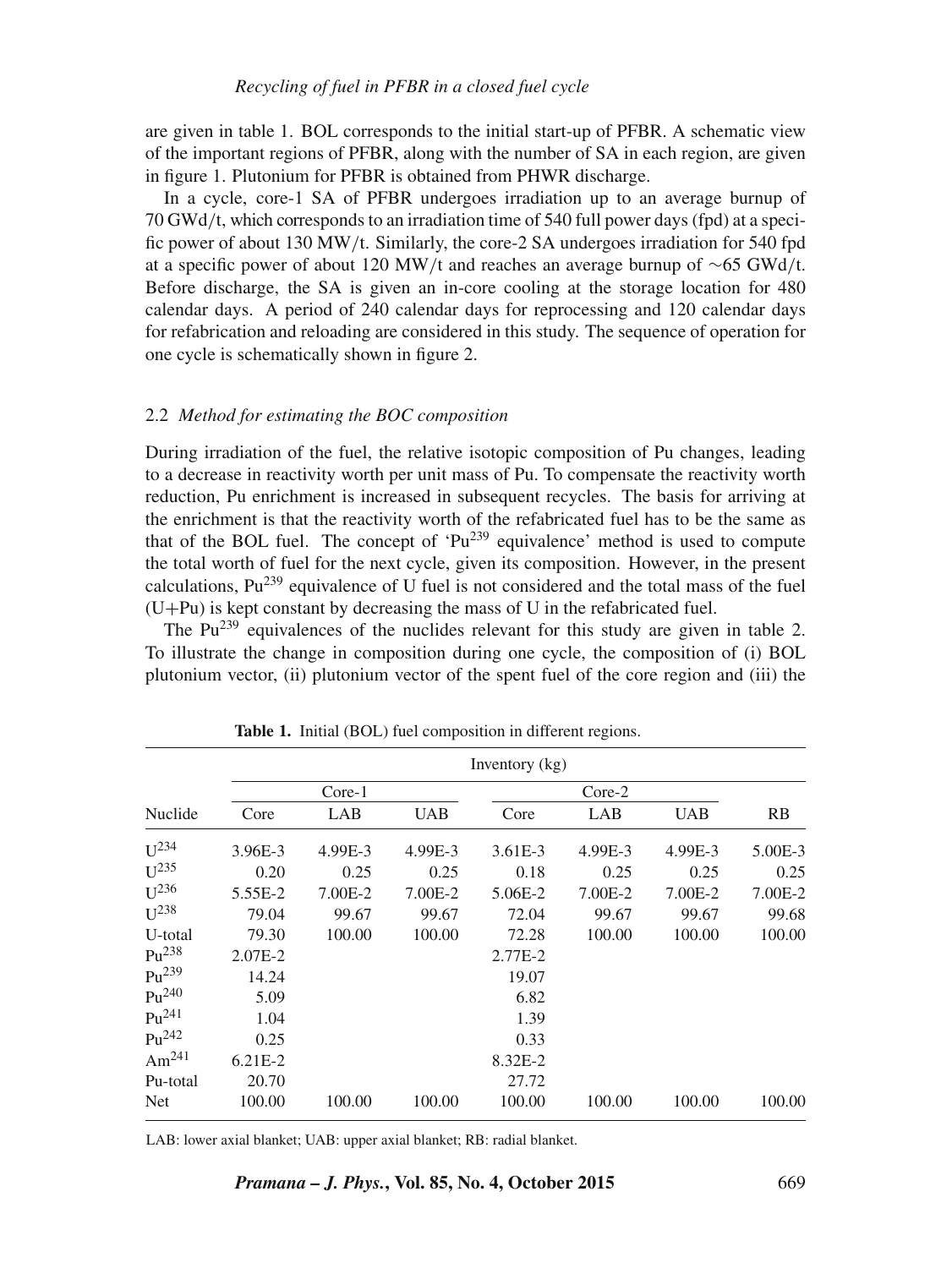

Figure 1. Schematic of PFBR homogenized radial core configuration.

plutonium vector of the spent fuel in the core region and the axial blanket taken together are given for cycle-0 in table 3.  $Pu^{239}$  equivalence % computed for these three cases are given in the last column of table 3.

It can be seen from the table that, due to higher production of fertile components  $(Pu^{240}$  and  $Pu^{242})$  during irradiation, Case (ii) has the lowest reactivity worth compared to



| <b>Irradiation Period</b> |       |      | In-core Storage   Reprocessing   Fabrication and Reload |
|---------------------------|-------|------|---------------------------------------------------------|
| 720 d (540 efpd)          | 480 d | 240d | 120 d                                                   |

Figure 2. Flow chart of the fuel cycle for a fuel subassembly.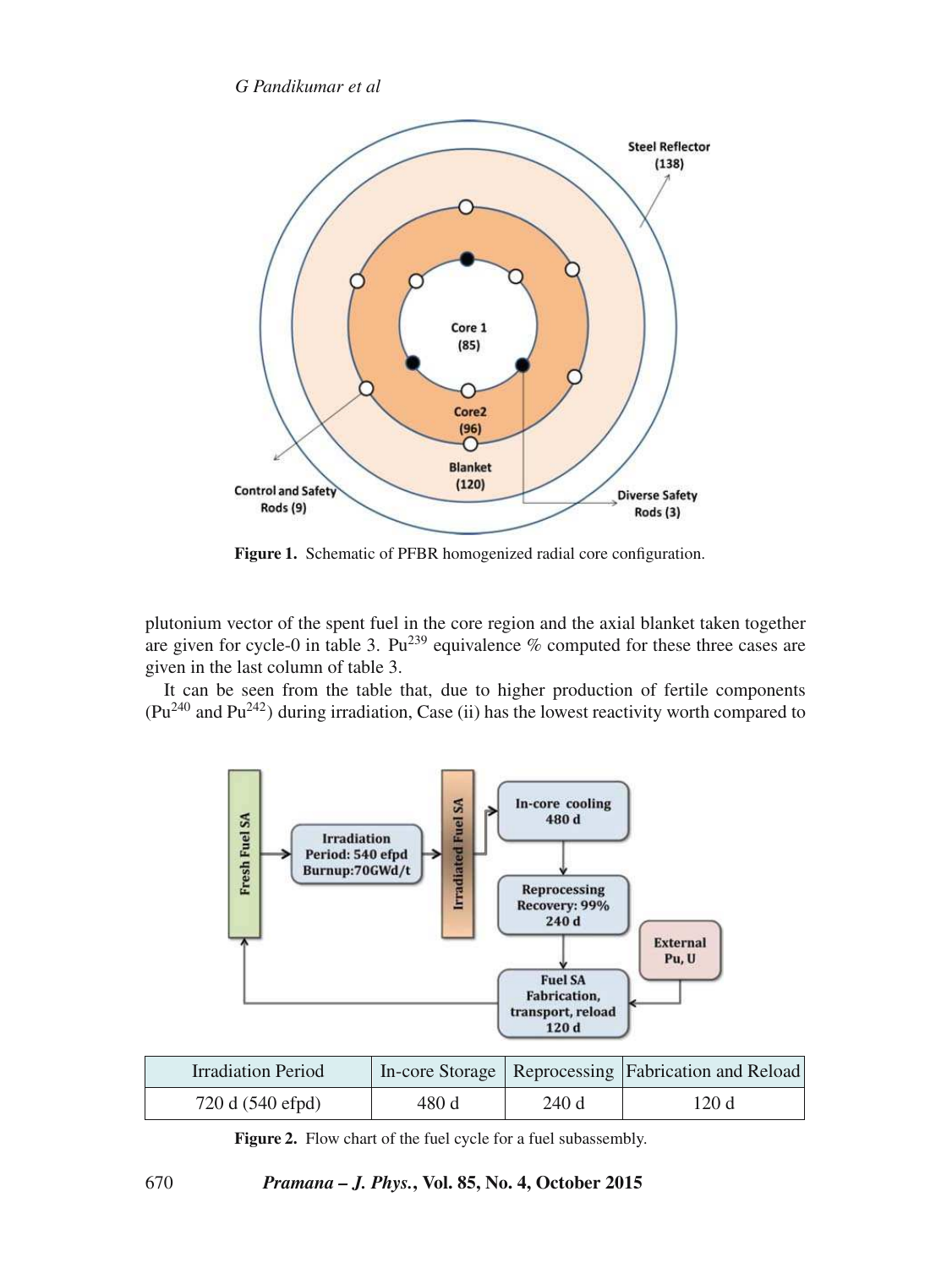| Nuclide              | $P_{11}^{238}$                                                      | $P_{11}^{239}$<br>1.0 |                         | $P_{11}^{240}$          |                      | $P_{11}^{241}$       | $P_{11}^{242}$       | Am <sup>241</sup>                                                                                                              |  |
|----------------------|---------------------------------------------------------------------|-----------------------|-------------------------|-------------------------|----------------------|----------------------|----------------------|--------------------------------------------------------------------------------------------------------------------------------|--|
|                      | $Pu^{239}$ Equivalence<br>0.58                                      |                       |                         | 0.1                     |                      | 1.5                  | 0.04                 | $-0.24$                                                                                                                        |  |
|                      | Table 3. Pu composition.                                            |                       |                         |                         |                      |                      |                      |                                                                                                                                |  |
| Case                 | Nuclide                                                             | $P_{11}^{238}$        |                         |                         |                      |                      |                      | Pu <sup>239</sup> Pu <sup>240</sup> Pu <sup>241</sup> Pu <sup>242</sup> Am <sup>241</sup> Pu <sup>239</sup> eq. % <sup>†</sup> |  |
| (i)<br>(ii)<br>(iii) | Fresh core (BOL)*<br>Spent fuel-core<br>Spent fuel (core $+$ axial) | 0.10<br>0.21<br>0.20  | 68.80<br>64.79<br>67.17 | 24.60<br>28.96<br>27.05 | 5.00<br>4.38<br>4.05 | 1.20<br>1.59<br>1.47 | 0.30<br>0.07<br>0.06 | 78.79<br>74.42<br>76.11                                                                                                        |  |

**Table 2.** Pu<sup>239</sup> equivalences for PFBR.

 $*$ PFBR initial Pu from PHWR discharge.  $*$ Pu<sup>239</sup> equivalence.

other cases. However, compared to Case (ii), the reactivity worth of Case (iii) is slightly improved due to the presence of higher quality Pu from axial blankets. In a kilogram of depleted uranium loaded in axial blankets, about 25.6 g and 18.1 g of plutonium are bred in core-1 and -2 axial blankets, respectively. This Pu has more than 95% of fissile component. This higher grade plutonium mixes with the unburnt plutonium remaining in the spent fuel core region and hence the reactivity worth of Case (iii) is better than Case (ii).

In the earlier study, spent fuel from the core (Case (ii)) was recycled with the external feed from PFBR blankets. In the present study, Case (iii) Pu is considered for recycling. For refabrication, the Pu lost in a cycle is compensated for, from that produced in PHWR taking care to conserve fuel worth as at BOL. This results in increased Pu inventory requirement at every BOC, as the fissile component needs to be marginally increased in each cycle to compensate for the reactivity reduction due to accumulation of non-fissile Pu nuclides viz.,  $Pu^{240}$  and  $Pu^{242}$ .

The inventories of fuel recovered (calculated using ORIGEN-2), fuel lost during a cycle and the external feed required are estimated for core-1 and -2 for every recycle. The computational procedure followed in this study is similar to that followed in [1,2].

# **3. Results and discussions**

In the previous study, multiple recycling of PFBR fuel showed the possibility of recycling with the high-quality plutonium from PFBR blankets as external feed. Compared to the radial blanket-bred Pu, the quality of PHWR plutonium is low, which might have an impact on recycling study. The following discussions bring out the salient observations made:

The estimated BOC inventories for all the 10 cycles are presented in tables 4 and 5 for core-1 and -2, respectively. In tables, recycle number '0' indicates the BOL composition and 1–10 indicate the refabricated fuel composition for each BOC. The results are normalized to the total BOC inventory of 1000 kg (BOL inventory for cycle '0').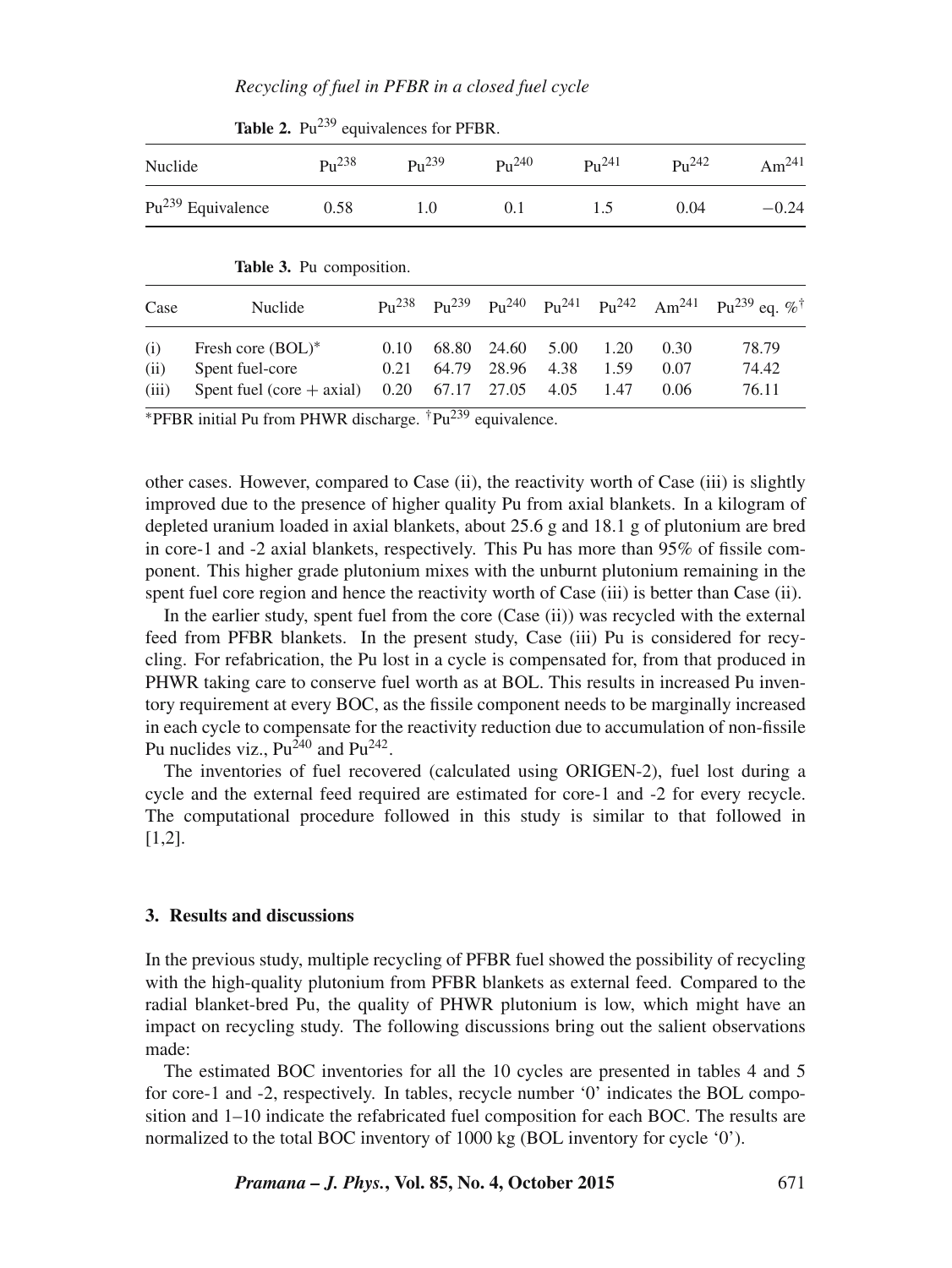|                    | Inventory (kg) against recycle number |         |                                                                              |         |         |         |               |         |         |         |         |
|--------------------|---------------------------------------|---------|------------------------------------------------------------------------------|---------|---------|---------|---------------|---------|---------|---------|---------|
| Nuclide            | $\Omega$                              | 1       | 2                                                                            | 3       | 4       | 5       | 6             | 7       | 8       | 9       | 10      |
| $Pu^{238}$         | 0.21                                  | 0.41    | 0.44                                                                         | 0.45    | 0.46    | 0.47    | 0.48          | 0.49    | 0.50    | 0.51    | 0.51    |
| $Pu^{239}$         | 142.45                                | 143.92  | 143.79                                                                       | 143.11  | 142.47  |         | 141.56 140.89 | 140.36  | 139.93  | 139.58  | 139.35  |
| $Pu^{240}$         | 50.94                                 | 57.74   | 63.12                                                                        | 67.34   | 70.70   | 73.14   | 75.09         | 76.59   | 77.77   | 78.68   | 79.40   |
| $P_{11}^{241}$     | 10.35                                 | 8.75    | 8.45                                                                         | 8.64    | 8.98    | 9.30    | 9.60          | 9.84    | 10.04   | 10.19   | 10.32   |
| $\rm{Pu}^{242}$    | 2.48                                  | 3.12    | 3.55                                                                         | 3.91    | 4.23    | 4.53    | 4.82          | 5.09    | 5.34    | 5.57    | 5.77    |
| Am $^{241}$        | 0.62                                  | 0.16    | 0.15                                                                         | 0.15    | 0.16    | 0.16    | 0.16          | 0.17    | 0.17    | 0.17    | 0.17    |
| Pu-total           |                                       |         | 207.07 214.11 219.49 223.59 227.00 229.16 231.04 232.54 233.74 234.71 235.52 |         |         |         |               |         |         |         |         |
| $Pu^{239}$ eq.     |                                       |         | 163.14 163.14 163.14 163.19 163.40 163.26 163.23 163.23 163.23 163.20 163.25 |         |         |         |               |         |         |         |         |
| $U^{232}$          | 0.0                                   | $2.E-6$ | $3.E-6$                                                                      | $5.E-6$ | $5.E-6$ | $5.E-6$ | $5.E-6$       | $5.E-6$ | $5.E-6$ | $5.E-6$ | $5.E-6$ |
| I <sup>235</sup>   | 1.98                                  | 1.30    | 0.91                                                                         | 0.69    | 0.57    | 0.49    | 0.45          | 0.43    | 0.42    | 0.41    | 0.41    |
| $U^{236}$          | 0.55                                  | 0.73    | 0.82                                                                         | 0.86    | 0.89    | 0.90    | 0.90          | 0.91    | 0.91    | 0.90    | 0.90    |
| $11^{238}$         |                                       |         | 790.42 783.73 778.64 774.83 772.92 769.42 767.54 765.93 764.86 763.79 763.19 |         |         |         |               |         |         |         |         |
| U-total            |                                       |         | 793.09 785.87 780.51 776.44 774.26 770.76 768.88 767.27 766.20 765.13 764.53 |         |         |         |               |         |         |         |         |
| Total              | 1000                                  | 1000    | 1000                                                                         | 1000    | 1000    | 1000    | 1000          | 1000    | 1000    | 1000    | 1000    |
| $Pu\%$             | 20.7                                  | 21.41   | 21.95                                                                        | 22.36   | 22.7    | 22.92   | 23.1          | 23.26   | 23.37   | 23.47   | 23.55   |
| Fissile%           | 15.48                                 | 15.4    | 15.32                                                                        | 15.24   | 15.2    | 15.14   | 15.09         | 15.06   | 15.04   | 15.02   | 15.01   |
| $Pu^{239}$<br>eq.% | 78.79                                 | 76.2    | 74.33                                                                        | 72.98   | 71.99   | 71.23   | 70.65         | 70.19   | 69.83   | 69.54   | 69.31   |

**Table 4.** BOC fuel composition for core-1 per 1000 kg of fuel: PHWR external Pu feed.

**Table 5.** BOC fuel composition for core-2 per 1000 kg of fuel: PHWR external Pu feed.

|                                                                            | Inventory (kg) against recycle number                                               |               |                                                                              |                                                                |                |       |                                                        |       |       |       |       |  |  |
|----------------------------------------------------------------------------|-------------------------------------------------------------------------------------|---------------|------------------------------------------------------------------------------|----------------------------------------------------------------|----------------|-------|--------------------------------------------------------|-------|-------|-------|-------|--|--|
| Nuclide                                                                    | $\Omega$                                                                            | 1             | 2                                                                            | 3                                                              | $\overline{4}$ | 5     | 6                                                      | 7     | 8     | 9     | 10    |  |  |
| $P_{11}^{238}$                                                             | 0.28                                                                                | 0.50          | 0.54                                                                         | 0.56                                                           | 0.58           | 0.60  | 0.62                                                   | 0.64  | 0.66  | 0.68  | 0.69  |  |  |
| $Pu^{239}$                                                                 |                                                                                     | 190.72 191.16 |                                                                              | 190.42 189.16 187.67 186.60 185.34 184.29 183.34 182.52 181.87 |                |       |                                                        |       |       |       |       |  |  |
| $P_{11}^{240}$                                                             | 68.20                                                                               | 79.51         | 88.86                                                                        |                                                                |                |       | 96.63 103.00 108.45 112.87 116.57 119.64 122.18 124.32 |       |       |       |       |  |  |
| $Pu^{241}$                                                                 | 13.86                                                                               | 12.60         | 12.44                                                                        | 12.77                                                          | 13.28          | 13.85 | 14.36                                                  | 14.84 | 15.25 | 15.59 | 15.89 |  |  |
| $P_{11}^{242}$                                                             | 3.33                                                                                | 4.23          | 4.94                                                                         | 5.57                                                           | 6.14           | 6.69  | 7.20                                                   | 7.68  | 8.13  | 8.56  | 8.95  |  |  |
| Am <sup>241</sup>                                                          | 0.83                                                                                | 0.17          | 0.17                                                                         | 0.18                                                           | 0.19           | 0.20  | 0.20                                                   | 0.21  | 0.22  | 0.22  | 0.23  |  |  |
| Pu-total                                                                   |                                                                                     |               | 277.27 288.21 297.28 304.79 310.77 316.43 320.61 324.18 327.21 329.76 331.94 |                                                                |                |       |                                                        |       |       |       |       |  |  |
| $Pu^{239}$ eq.                                                             |                                                                                     |               | 218.42 218.42 218.45 218.47 218.42 218.78 218.78 218.83 218.83 218.80 218.85 |                                                                |                |       |                                                        |       |       |       |       |  |  |
| $U^{232}$                                                                  | 0.E+00 1.E-06 2.E-06 5.E-06 5.E-06 5.E-06 5.E-06 5.E-06 5.E-06 5.E-06 5.E-06 5.E-06 |               |                                                                              |                                                                |                |       |                                                        |       |       |       |       |  |  |
| $\overline{1}$ $\overline{1}$ $\overline{2}$ $\overline{3}$ $\overline{5}$ | 1.81                                                                                | 1.31          | 0.98                                                                         | 0.77                                                           | 0.62           | 0.53  | 0.47                                                   | 0.43  | 0.40  | 0.39  | 0.38  |  |  |
| $U^{236}$                                                                  | 0.51                                                                                | 0.63          | 0.72                                                                         | 0.77                                                           | 0.82           | 0.85  | 0.87                                                   | 0.89  | 0.91  | 0.92  | 0.94  |  |  |
| $U^{238}$                                                                  |                                                                                     |               | 720.40 709.93 700.86 693.58 687.60 682.18 677.99 674.42 671.40 668.84 666.67 |                                                                |                |       |                                                        |       |       |       |       |  |  |
| U-total                                                                    |                                                                                     |               | 722.73 712.03 702.72 695.21 689.00 683.57 679.39 675.82 672.79 670.24 668.06 |                                                                |                |       |                                                        |       |       |       |       |  |  |
| Total                                                                      | 1000                                                                                | 1000          | 1000                                                                         | 1000                                                           | 1000           | 1000  | 1000                                                   | 1000  | 1000  | 1000  | 1000  |  |  |
| Pu%                                                                        | 27.72                                                                               | 28.81         | 29.74                                                                        | 30.48                                                          | 31.09          | 31.64 | 32.06                                                  | 32.42 | 32.72 | 32.98 | 33.19 |  |  |
| Fissile%                                                                   | 20.64                                                                               | 20.51         | 20.38                                                                        | 20.27                                                          | 20.16          | 20.1  | 20.02                                                  | 19.95 | 19.9  | 19.85 | 19.81 |  |  |
| $Pu^{239}$<br>eq. $%$                                                      | 78.79                                                                               | 75.8          | 73.46                                                                        | 71.67                                                          | 70.26          | 69.15 | 68.24                                                  | 67.49 | 66.87 | 66.36 | 65.92 |  |  |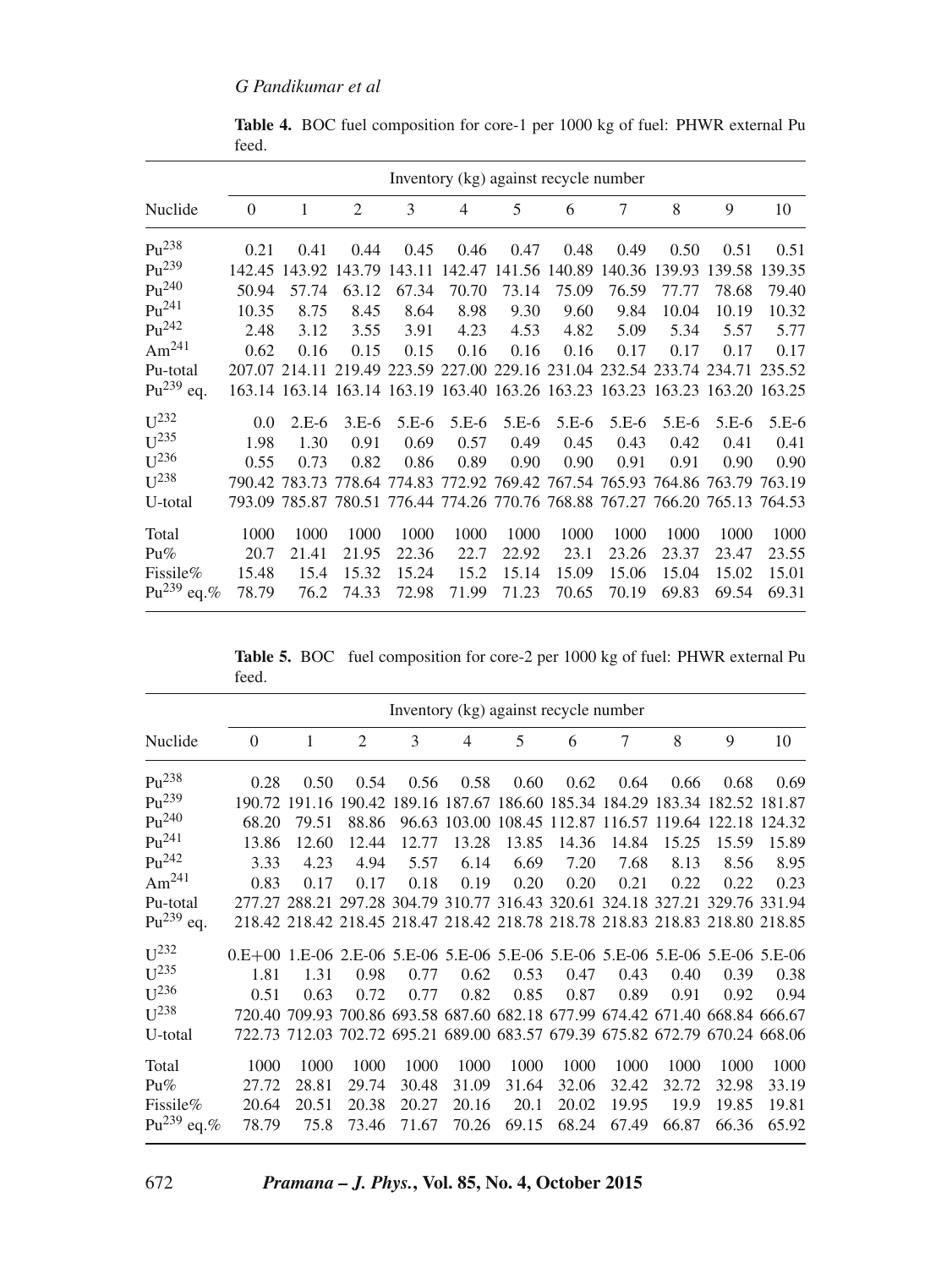

Figure 3. Core-1 Pu inventory over consecutive cycles.

The following observations are made for the multiple recycling of PFBR fuel:

- (a) The total  $Pu^{239}$  equivalent mass at the start of every cycle was kept constant to preserve the fuel worth.
- (b) The total Pu inventory (and the enrichment) required at the start of every cycle shows a gradual increase over that at the start of the previous cycle. This was due to the buildup of non-fissile nuclides and consequent loss in the reactivity worth of the recovered Pu.
- (c) The total uranium mass (U-tot) was decreased to compensate for the increase in Pu inventory to maintain total mass constant at the start of every cycle.



Figure 4. Core-2 Pu inventory over consecutive cycles.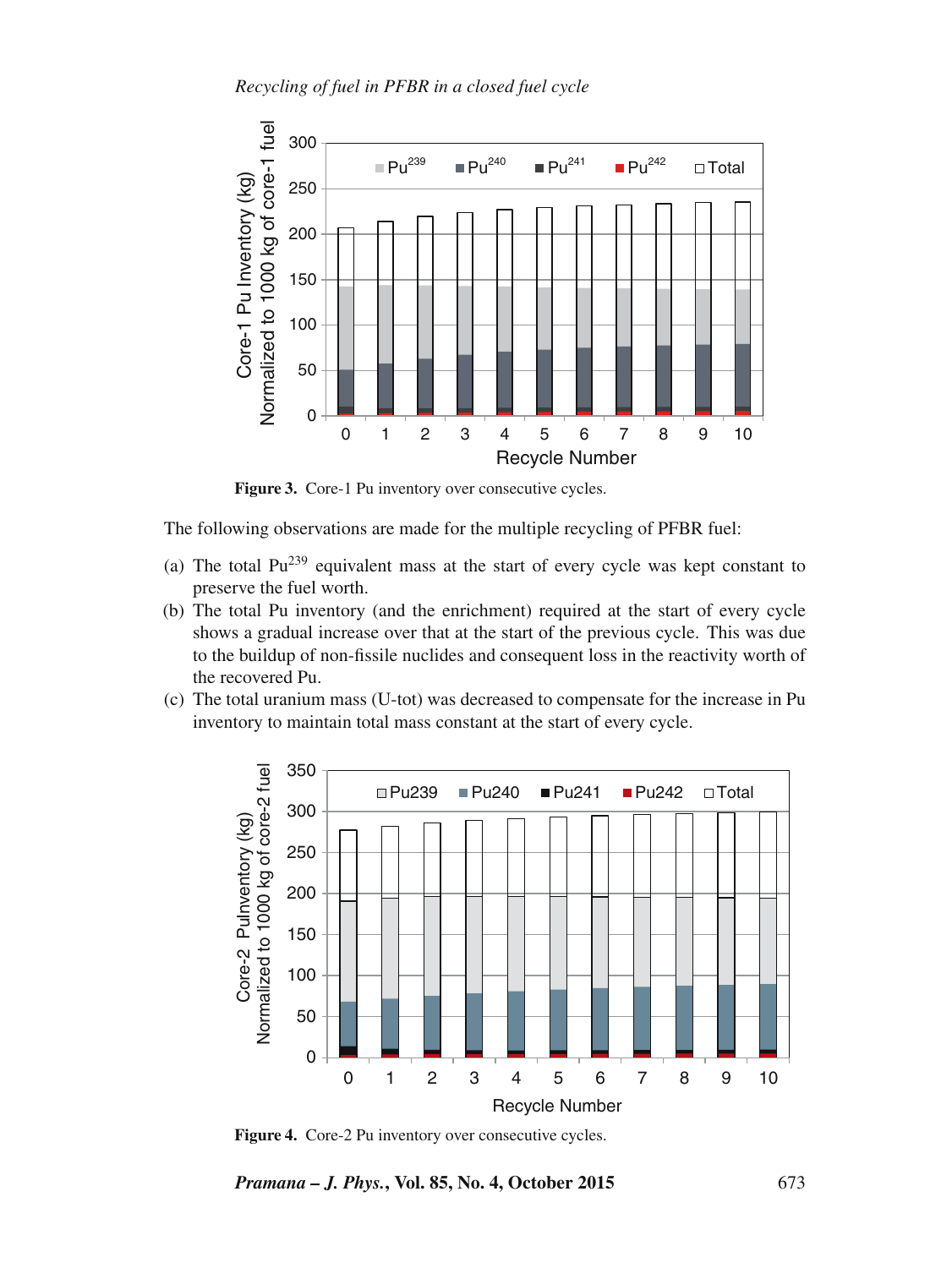| Parameters                                                                                                                         |         | ∗                                    |         |                         | 3    | 4            |                                         | 6      |        | 8               |                                                 | 10      |
|------------------------------------------------------------------------------------------------------------------------------------|---------|--------------------------------------|---------|-------------------------|------|--------------|-----------------------------------------|--------|--------|-----------------|-------------------------------------------------|---------|
| $k_{\text{eff}}$                                                                                                                   | 1.0878  | $\Delta k$ (pcm)                     | $-153$  | $-197$                  |      | $-216 - 198$ | $-180$                                  | $-125$ | $-100$ | $-83$           | $-32$                                           | $-57$   |
| $\beta_{\text{eff}}$ (pcm)                                                                                                         | 351     | $\Delta\beta_{\text{eff}}$ (pcm)     | $-4.01$ |                         |      |              | $-6.36$ $-7.19$ $-7.37$ $-7.27$ $-7.12$ |        |        | $-6.74$ $-6.51$ | $-6.12$                                         | $-6.16$ |
| Fuel worth $(\rho_f)$ (pcm)                                                                                                        | 346     | $\Delta \rho_f / \rho_f$ (%)         | 0.30    | 0.50                    | 0.57 | 0.63         | 0.64                                    | 0.62   | 0.60   | 0.60            | 0.82                                            | 0.59    |
| Fuel Doppler worth $(\rho_D)$ (pcm)                                                                                                | 773.5   | $\Delta \rho_{\rm D}/\rho_{\rm D}\%$ | $-1.04$ | $-2.22$ $-1.69$ $-3.53$ |      |              |                                         |        |        |                 | $-3.96$ $-4.45$ $-4.48$ $-4.65$ $-5.32$ $-5.07$ |         |
| Prompt neutron life-time $(l_p)$ ( $\mu$ s)                                                                                        | 0.41244 | $\Delta l_{\rm p}/l_{\rm p}$ (%)     | 1.58    | 0.75                    |      | $0.22 -0.22$ |                                         |        |        |                 | $-0.56$ $-0.92$ $-1.02$ $-1.19$ $-1.79$ $-1.45$ |         |
| * Values indicate difference from cycle-0 for $k_{\text{eff}}$ and $\beta_{\text{eff}}$ ; $l_p$ : fuel worth for 1% fuel addition. |         |                                      |         |                         |      |              |                                         |        |        |                 |                                                 |         |

**G** *G*<br>Table **6.** Effect of multiple recycling of PFBR fuel with PHWR external feed on core parameters.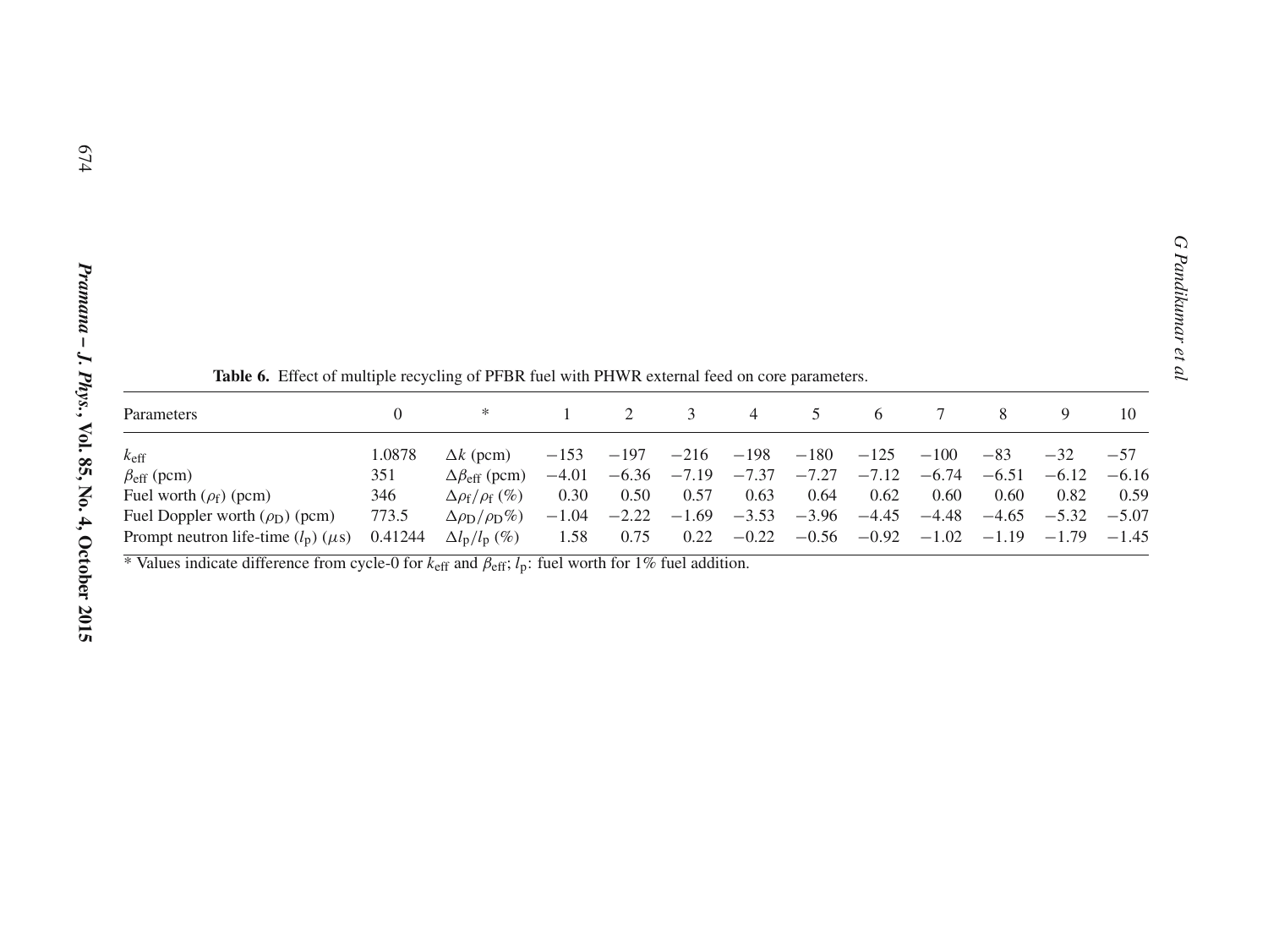(d) There was a slight decrease in fissile fraction (i.e., sum of  $U^{235}$ ,  $Pu^{239}$  and  $Pu^{241}$ fractions) of about 0.5% over ten recycles.

However, the changes mentioned above show a tendency of saturation after a few cycles. The saturation tendency is apparent from figures 3 and 4, wherein the relative increase in Pu between the beginnings of consecutive cycles is graphically indicated for core-1 and -2. For example, while core-1 Pu increases by 3.5% from the beginning of the 1st cycle to that of the cycle-0, the Pu increase from the beginning of the 9th cycle to that of the 10th was only 0.35%. The corresponding changes for the core-2 Pu are 4 and 0.7%, respectively. The saturation tendency was also observed in the external PHWR Pu requirement. It was observed that the core-1 (core-2) PHWR Pu requirements were about 7 kg (35 kg) for the first recycle, and then the requirement reduced and saturated to about 5 kg (31 kg) beyond the 6th recycle.

#### 3.1 *Effect of recycling on core parameters*

The reference physics calculations of PFBR were done with the compositions corresponding to BOL. Criticality  $(k<sub>eff</sub>)$  calculations have been carried out using a two-dimensional (R–Z) multigroup diffusion code ALCI-ALMI [7]. A 26-group XSET-93 multigroup cross-sections were considered for the calculations. The code system with the crosssection set has been validated and the estimated uncertainty in the  $k<sub>eff</sub>$  value is about 1%, i.e., 1000 pcm [6]. Reactivity worth estimations viz., fuel and fuel Doppler were performed using the first-order perturbation theory code NEWPERT [8]. The fuel worths were estimated by perturbing the system with 1% increase in fuel number density. The fuel Doppler worths were estimated by perturbing the system with an increase in temperature from 473 to 1173 K in core regions.

Change in plutonium vector and enrichment during fuel recycling could have unfavourable impact on the core and safety parameters. Hence neutronic calculations ( $k_{\text{eff}}$ and perturbation) have been performed for the 10 recycles. Table 6 gives the values of



**Figure 5.** Variation of differences observed in  $Pu^{241}$  masses for 10 recycles from cycle-0.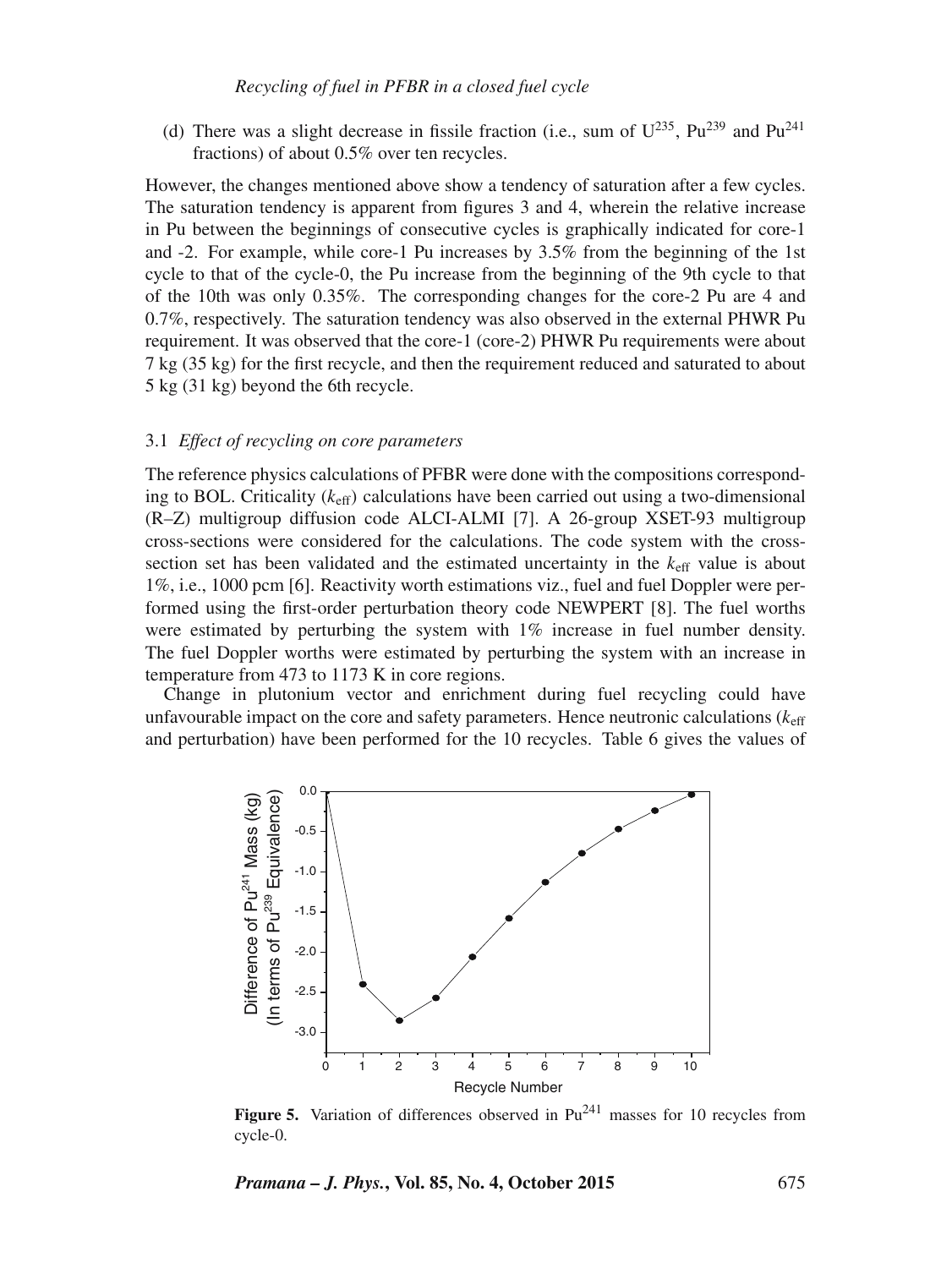|                        |                | Inventory (kg) against cycle number |                |         |         |         |         |         |         |         |         |  |  |
|------------------------|----------------|-------------------------------------|----------------|---------|---------|---------|---------|---------|---------|---------|---------|--|--|
| Nuclide                | $\overline{0}$ |                                     | $\mathfrak{2}$ | 3       | 4       | 5       | 6       | $\tau$  | 8       | 9       | 10      |  |  |
| $Pu^{238}$             | 0.21           | 0.41                                | 0.42           | 0.42    | 0.43    | 0.43    | 0.44    | 0.45    | 0.46    | 0.46    | 0.47    |  |  |
| $Pu^{239}$             | 142.45         | 144.65                              | 145.01         | 144.55  | 143.84  | 143.21  | 142.62  | 142.14  | 141.74  | 141.42  | 141.18  |  |  |
| $Pu^{240}$             | 50.94          | 56.13                               | 60.51          | 64.04   | 66.84   | 69.05   | 70.82   | 72.18   | 73.23   | 74.06   | 74.73   |  |  |
| $Pu^{241}$             | 10.35          | 8.38                                | 7.88           | 7.94    | 8.18    | 8.47    | 8.73    | 8.95    | 9.13    | 9.28    | 9.39    |  |  |
| $Pu^{242}$             | 2.48           | 3.04                                | 3.37           | 3.63    | 3.87    | 4.10    | 4.32    | 4.53    | 4.73    | 4.92    | 5.08    |  |  |
| Am <sup>241</sup>      | 0.62           | 0.13                                | 0.13           | 0.13    | 0.13    | 0.13    | 0.14    | 0.14    | 0.14    | 0.15    | 0.15    |  |  |
| Total                  | 207.07         | 212.74                              | 217.30         | 220.72  | 223.29  | 225.41  | 227.07  | 228.41  | 229.42  | 230.28  | 231.00  |  |  |
| $Pu^{239}$ eq.         | 163.14         | 163.17                              | 163.21         | 163.21  | 163.17  | 163.21  | 163.19  | 163.19  | 163.19  | 163.16  | 163.19  |  |  |
| $U^{232}$              | 0.00           | 1.9E-06                             | 2.7E-06        | 5.4E-06 | 5.4E-06 | 5.4E-06 | 5.4E-06 | 5.4E-06 | 5.4E-06 | 5.4E-06 | 5.4E-06 |  |  |
| $\mathbf{U}^{235}$     | 1.98           | 1.30                                | 0.91           | 0.69    | 0.57    | 0.50    | 0.46    | 0.44    | 0.42    | 0.42    | 0.41    |  |  |
| $U^{236}$              | 0.55           | 0.73                                | 0.82           | 0.86    | 0.89    | 0.90    | 0.90    | 0.90    | 0.90    | 0.90    | 0.90    |  |  |
| $U^{238}$              | 790.42         | 785.06                              | 780.99         | 777.78  | 775.16  | 773.23  | 771.62  | 770.28  | 769.21  | 768.41  | 767.60  |  |  |
| U-total                | 793.09         | 787.21                              | 782.86         | 779.38  | 776.77  | 774.56  | 772.96  | 771.62  | 770.55  | 769.75  | 768.94  |  |  |
| Total                  | 1000.00        | 1000.00                             | 1000.00        | 1000.00 | 1000.00 | 1000.00 | 1000.00 | 1000.00 | 1000.00 | 1000.00 | 1000.00 |  |  |
| $Pu\%$                 | 20.7           | 21.28                               | 21.73          | 22.07   | 22.33   | 22.54   | 22.7    | 22.84   | 22.94   | 23.03   | 23.1    |  |  |
| Fissile%               | 15.48          | 15.44                               | 15.38          | 15.32   | 15.26   | 15.22   | 15.18   | 15.15   | 15.13   | 15.11   | 15.1    |  |  |
| Pu <sup>239</sup> eq.% | 78.79          | 76.7                                | 75.11          | 73.95   | 73.08   | 72.41   | 71.87   | 71.45   | 71.12   | 70.86   | 70.64   |  |  |

**Table 7.** BOC fuel composition for core-1 per 1000 kg of fuel: PFBR radial blanket external Pu feed.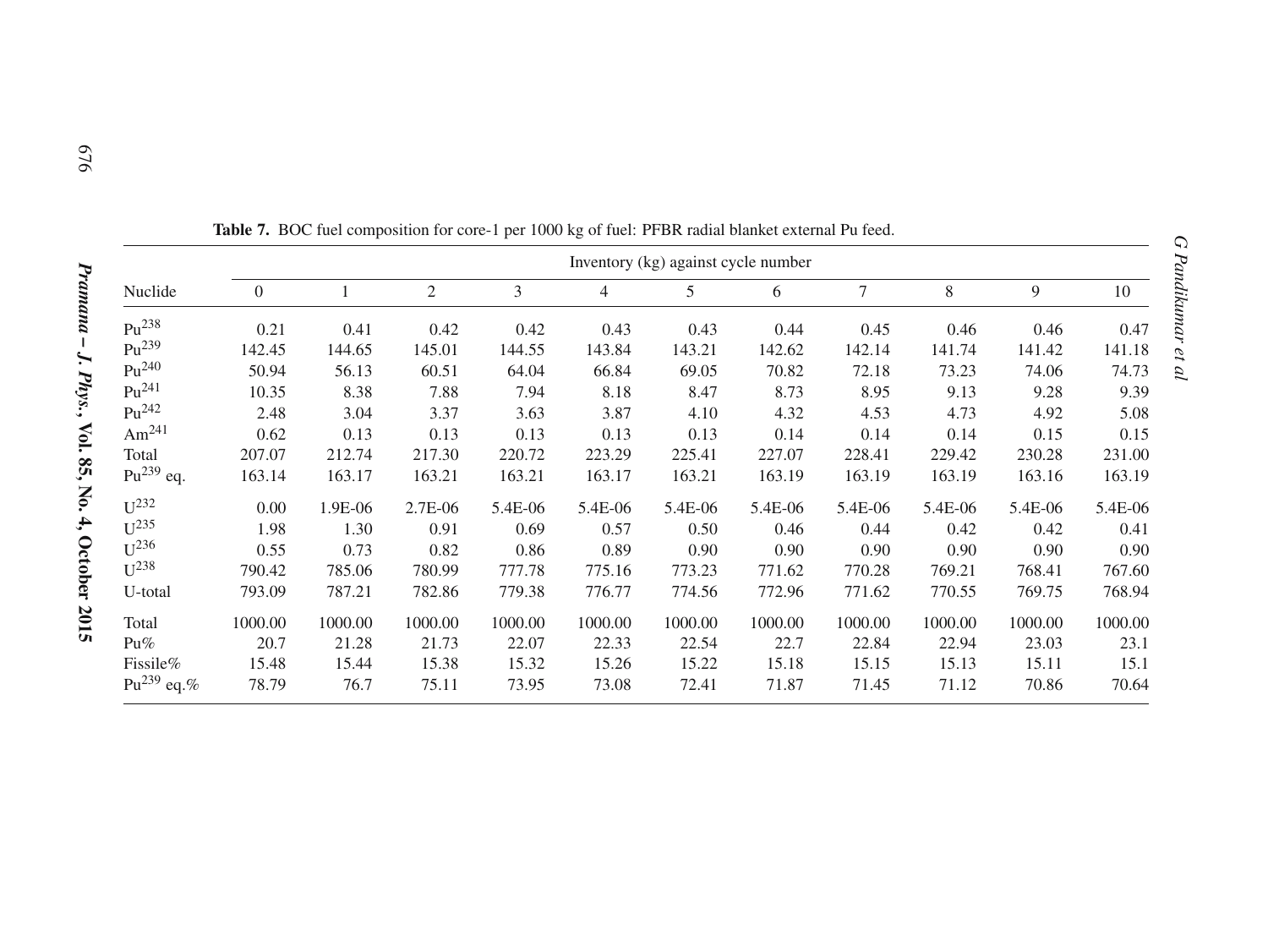|                        | Inventory (kg) against cycle number |         |                |         |         |         |         |         |         |         |         |  |  |
|------------------------|-------------------------------------|---------|----------------|---------|---------|---------|---------|---------|---------|---------|---------|--|--|
| Nuclide                | $\overline{0}$                      |         | $\overline{c}$ | 3       | 4       | 5       | 6       | 7       | 8       | 9       | 10      |  |  |
| $Pu^{238}$             | 0.28                                | 0.47    | 0.48           | 0.47    | 0.47    | 0.46    | 0.46    | 0.46    | 0.46    | 0.46    | 0.46    |  |  |
| $Pu^{239}$             | 190.72                              | 194.53  | 196.21         | 196.65  | 196.60  | 196.30  | 195.93  | 195.53  | 195.19  | 194.82  | 194.58  |  |  |
| $Pu^{240}$             | 68.20                               | 71.92   | 75.32          | 78.26   | 80.79   | 82.95   | 84.79   | 86.33   | 87.60   | 88.68   | 89.60   |  |  |
| $Pu^{241}$             | 13.86                               | 10.88   | 9.54           | 9.01    | 8.88    | 8.93    | 9.06    | 9.22    | 9.37    | 9.51    | 9.63    |  |  |
| $Pu^{242}$             | 3.33                                | 3.81    | 4.07           | 4.23    | 4.36    | 4.46    | 4.56    | 4.66    | 4.76    | 4.85    | 4.95    |  |  |
| Am $^{241}$            | 0.83                                | 0.17    | 0.15           | 0.14    | 0.14    | 0.14    | 0.14    | 0.15    | 0.15    | 0.15    | 0.15    |  |  |
| Total                  | 277.27                              | 281.69  | 285.88         | 288.84  | 291.16  | 293.26  | 294.88  | 296.28  | 297.44  | 298.54  | 299.30  |  |  |
| $Pu^{239}$ eq.         | 218.42                              | 218.42  | 218.45         | 218.40  | 218.42  | 218.42  | 218.42  | 218.42  | 218.42  | 218.37  | 218.42  |  |  |
| $\mathbf{U}^{232}$     | 0.00                                | 1.4E-06 | $2.3E-06$      | 4.7E-06 | 4.7E-06 | 4.7E-06 | 4.7E-06 | 4.7E-06 | 4.7E-06 | 4.7E-06 | 4.7E-06 |  |  |
| $U^{235}$              | 1.81                                | 1.33    | 1.00           | 0.79    | 0.65    | 0.56    | 0.50    | 0.46    | 0.43    | 0.42    | 0.40    |  |  |
| $U^{236}$              | 0.51                                | 0.64    | 0.72           | 0.78    | 0.82    | 0.85    | 0.87    | 0.88    | 0.90    | 0.90    | 0.91    |  |  |
| $U^{238}$              | 720.40                              | 716.21  | 712.49         | 709.53  | 707.21  | 705.35  | 703.72  | 702.33  | 701.16  | 700.07  | 699.30  |  |  |
| U-total                | 722.73                              | 718.31  | 714.35         | 711.16  | 708.84  | 706.74  | 705.12  | 703.72  | 702.56  | 701.46  | 700.70  |  |  |
| Total                  | 1000.00                             | 1000.00 | 1000.00        | 1000.00 | 1000.00 | 1000.00 | 1000.00 | 1000.00 | 1000.00 | 1000.00 | 1000.00 |  |  |
| $Pu\%$                 | 27.72                               | 28.18   | 28.58          | 28.88   | 29.12   | 29.32   | 29.49   | 29.63   | 29.75   | 29.85   | 29.94   |  |  |
| Fissile%               | 20.64                               | 20.67   | 20.67          | 20.65   | 20.61   | 20.58   | 20.55   | 20.52   | 20.5    | 20.47   | 20.46   |  |  |
| Pu <sup>239</sup> eq.% | 78.79                               | 77.52   | 76.44          | 75.63   | 74.99   | 74.48   | 74.05   | 73.7    | 73.41   | 73.16   | 72.96   |  |  |

**Table 8.** BOC fuel composition for core-2 per 1000 kg of fuel: PFBR radial blanket external Pu feed.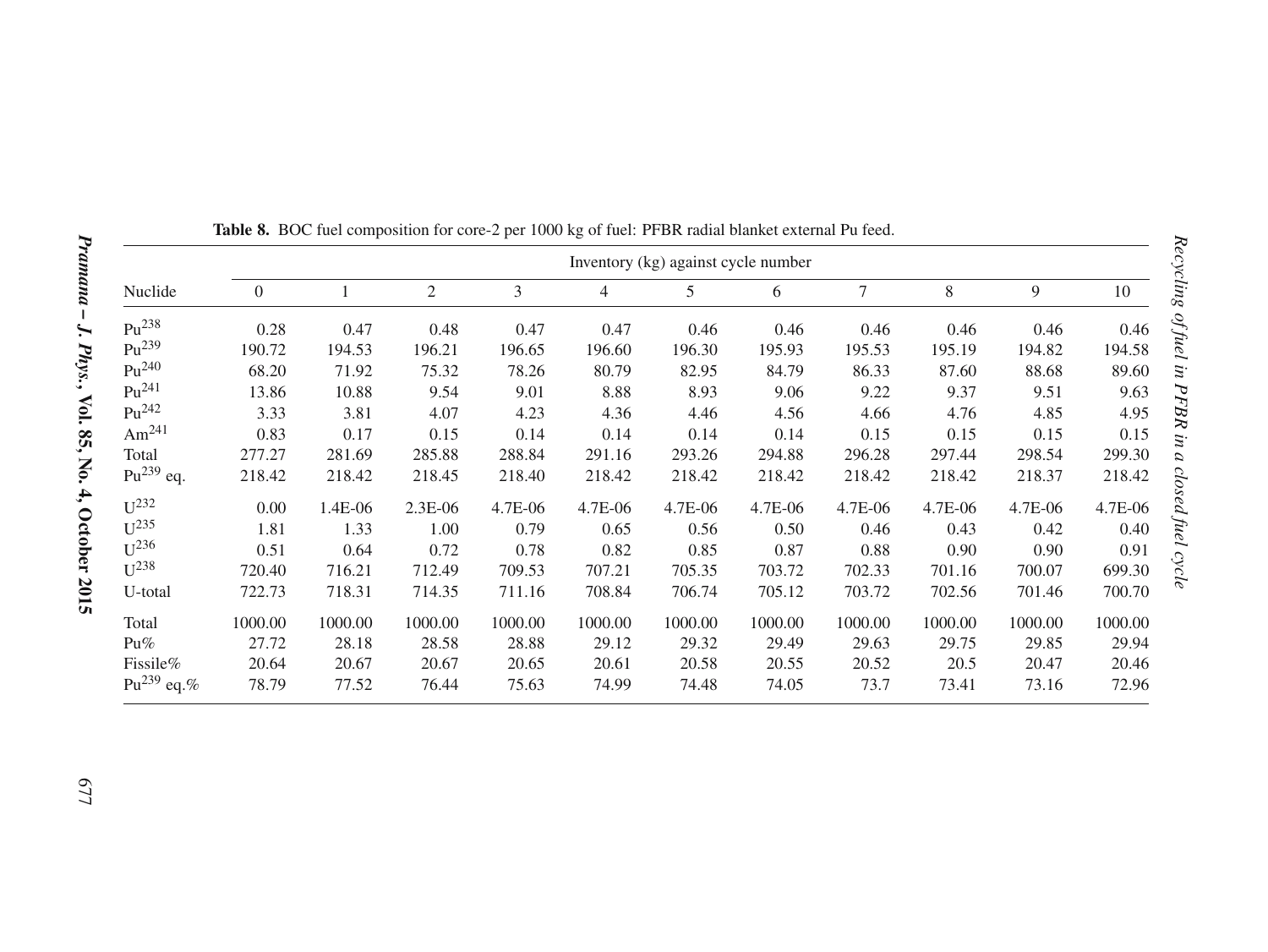$k<sub>eff</sub>$ ,  $\beta<sub>eff</sub>$ , fuel worth, fuel Doppler worth and prompt-neutron lifetime corresponding to BOL and the differences observed in the parameters for 10 recycles, from cycle-0 values. These results correspond to the case of external Pu feed from PHWR. Calculated breeding ratio was observed to increase with recycles, from 1.05 at BOL to 1.1 at 10th recycle. This is due to the increase in mass fraction of  $Pu^{240}$  in the core and its capture cross-section being higher than that of  $U^{238}$ .

From table 6, it can be seen that  $k_{\text{eff}}$  values are practically constant, magnitude of deviation is well within 220 pcm. However, the small systematic variation in  $k<sub>eff</sub>$  values are noticed in table 6. As shown in figure 5, the mass of  $Pu^{241}$  has the same variation as



**Figure 6.** Variation of (a) core-1 and (b) core-2  $Pu^{239}$  equivalence (%) with recycling for COB, CARB and CAPH.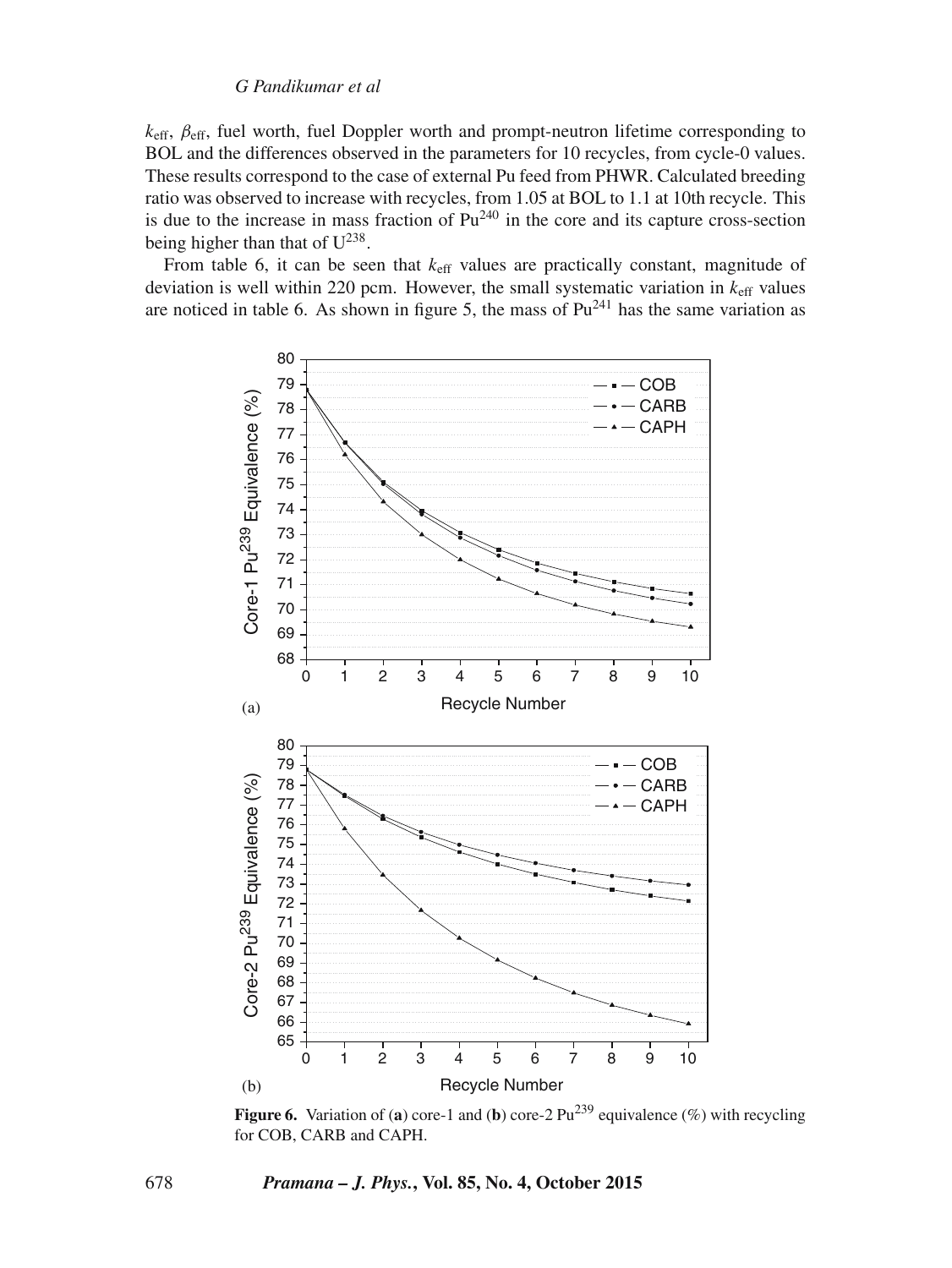# *Recycling of fuel in PFBR in a closed fuel cycle*

that observed for  $k_{\text{eff}}$ . Pu<sup>239</sup> equivalence of Pu<sup>241</sup>, computed for BOL, is used to arrive at the required plutonium fractions for the recycle studies. A small systematic error in the Pu<sup>239</sup> equivalence value will explain the observed variation in  $k<sub>eff</sub>$ . The  $\beta<sub>eff</sub>$ , fuel worth and fuel Doppler worths are nearly constant. The changes in  $\beta_{\text{eff}}$  values lie within 8 pcm, fuel worth within 3 pcm and fuel Doppler worth within 40 pcm with respect to the cycle-0 fuel worth. The variation of prompt neutron life-time is also negligible. Though the total Pu reactivity worth remains the same, the plutonium composition is different in each recycle and hence responsible for the nominal differences noticed in the core



**Figure 7.** Variation of (**a**) core-1 and (**b**) core-2 Pu enrichments with recycling for the three cases.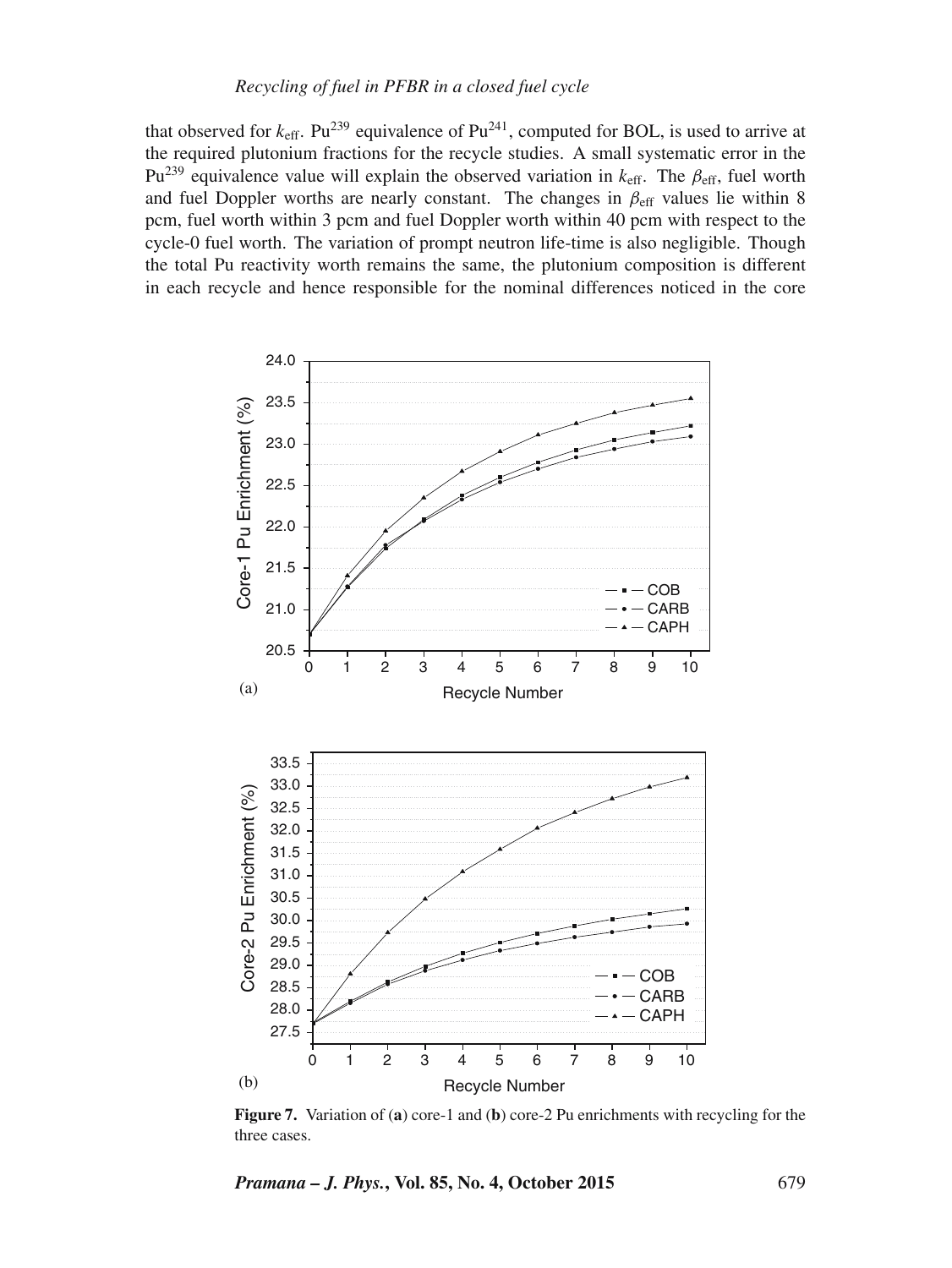and the safety parameters. As practically there is no significant variations in the physics parameters, multiple recycling of fuel in PFBR with external Pu feed from PHWR is feasible from the reactor physics considerations.

#### 3.2 *Fuel recycling with external Pu from radial blanket*

The study on multiple recycling of fuel with external feed from PFBR blanket plutonium, carried out earlier [1,2], is repeated with the changes considered in this study, i.e., recovery of core Pu including Pu bred in axial blankets, and the modifications in the in-core cooling and reprocessing periods. The estimated BOC inventories for all the 10 cycles are presented in tables 7 and 8 for core-1 and -2, respectively. Each of these results was normalized to a total BOC inventory of 1000 kg. As the compositions of plutonium bred in axial and radial blankets are similar, the results showed negligible variations over the observations reported in the earlier studies.

#### 3.3 *Comparison of different external Pu options*

Considering the multiple recycling of PFBR fuel with external plutonium feed from (i) PHWR, (ii) PFBR radial blanket and (iii) PFBR axial and radial blankets as different options, the variations in the most important parameters viz.,  $Pu^{239}$  equivalences, Pu enrichments of core-1 and -2, increase in the  $Pu^{240}$  mass with recycling are compared in figures 6, 7 and 8. Table 9 gives the different cases considered with identifications for each case given in column 4.

Significant increase in  $Pu^{240}$  mass is noticed in all the cases. The relative increase in Pu<sup>240</sup> masses at the 10th recycle with respect to cycle-0 are 51, 47 and 56%, respectively for COB, CARB and CAPH. In core-1, the  $Pu^{239}$  equivalences (%) at 10th recycling, for COB, CARB and CAPH, were 70.64, 70.23 and 69.31, respectively, showing a reduction of 8.56, 8.15 and 9.48 from cycle-0. Similarly, the  $Pu^{239}$  equivalences (%) for core-2 are 72.14, 72.96 and 65.92, respectively and the reductions are 6.65, 5.83 and 12.87 from cycle-0. So the reactivity worth of refabricated fuel tends to decrease with respect to



Figure 8. Comparison of BOC Pu<sup>240</sup> mass (kg) in CAPH, COB and CARB.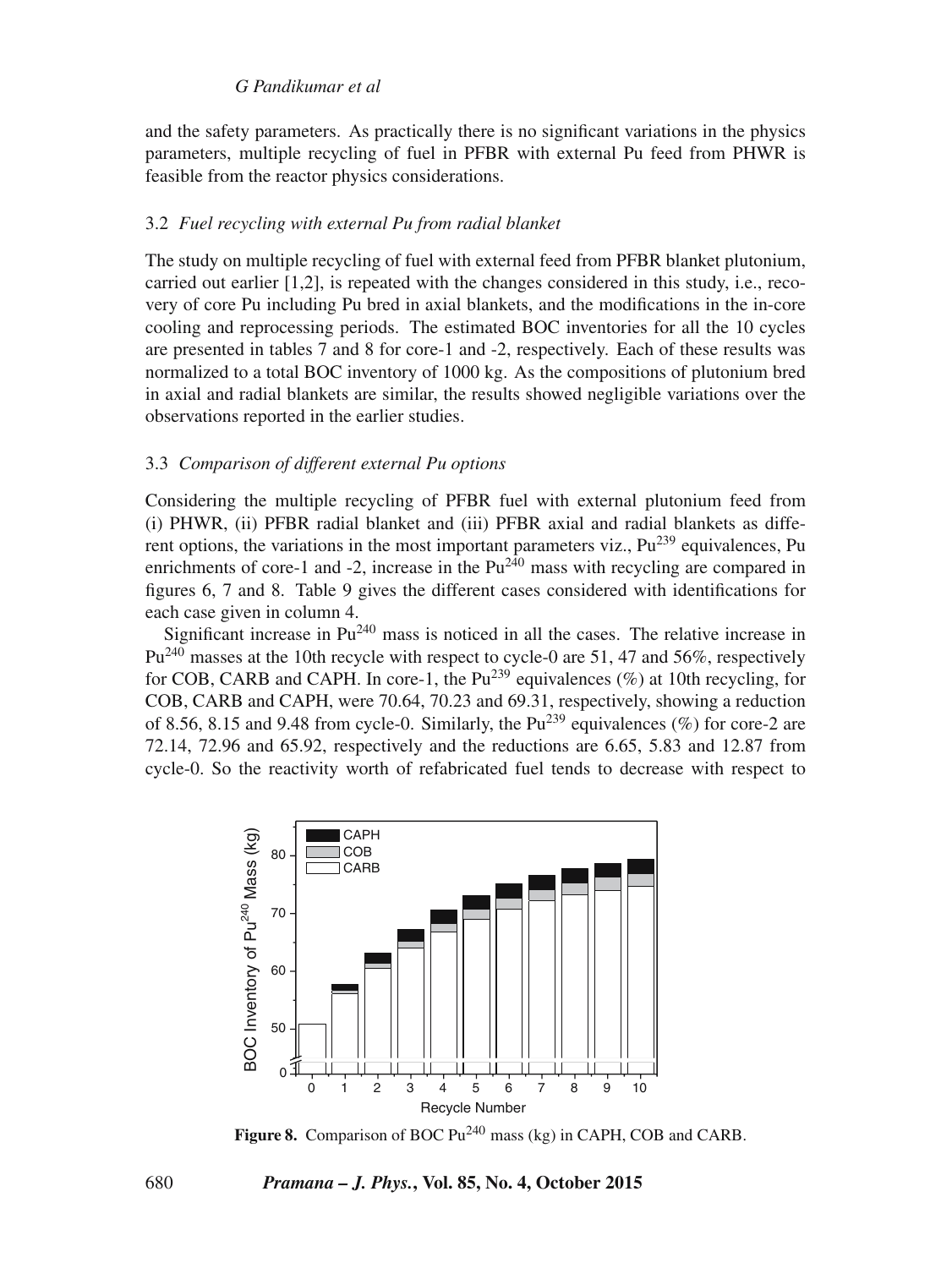*Recycling of fuel in PFBR in a closed fuel cycle*

| Cases | Pu Extraction               | External Pu options              |             |
|-------|-----------------------------|----------------------------------|-------------|
|       | Core alone                  | PFBR blankets (axial and radial) | COB.        |
|       | Core and axial blanket bred | <b>PHWR</b>                      | <b>CAPH</b> |
|       | Core and axial blanket bred | PFBR radial blanket              | CARB        |

**Table 9.** Different cases considered in this study with identifications for each case.



**Figure 9.** Amount of Pu lost and external PHWR Pu added in (**a**) core-1 and (**b**) core-2 (loss include Pu burnt in the core, bred in axial blanket and the Pu lost in reprocessing).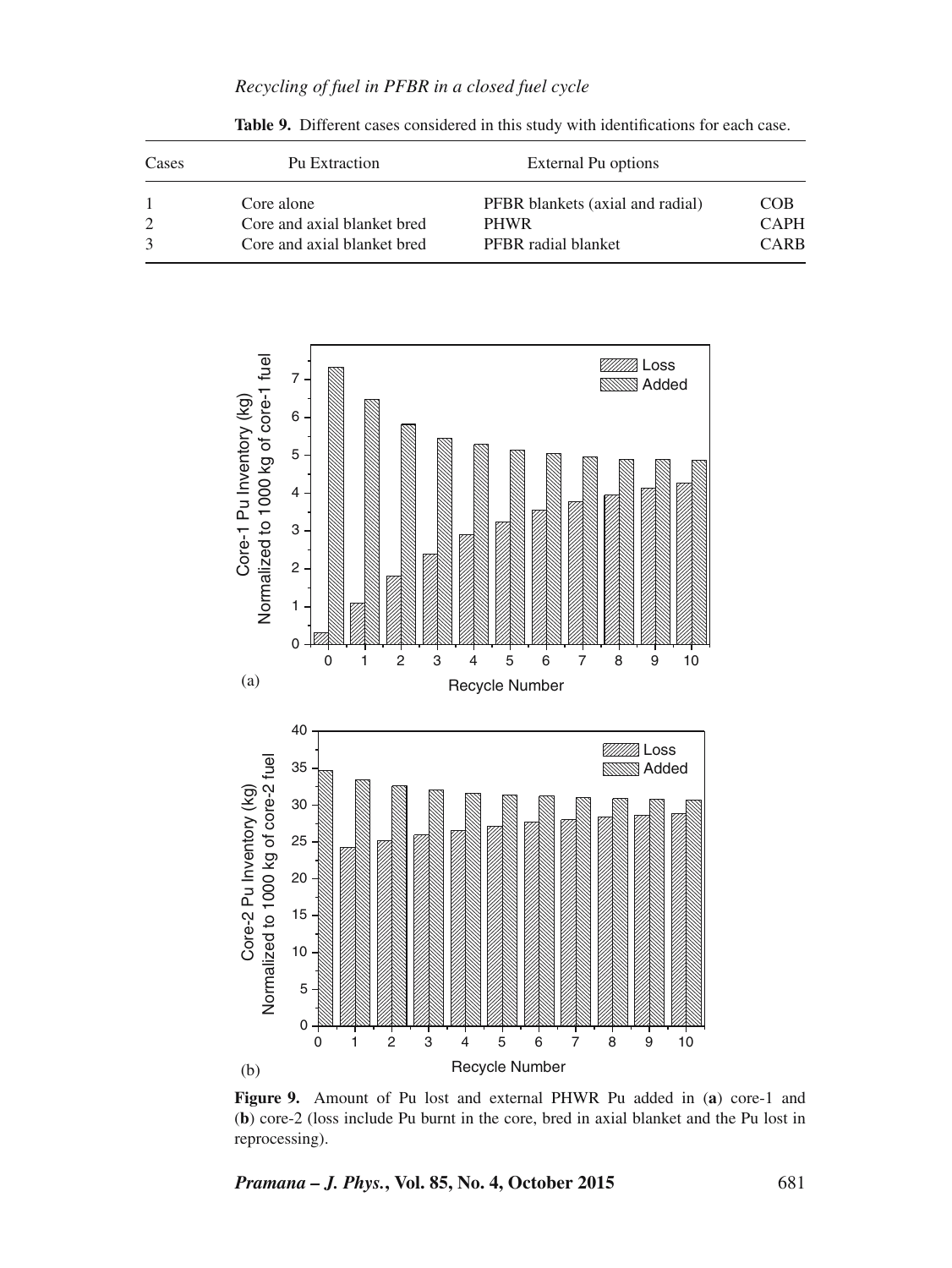recycling. However, to maintain the fuel worth as at BOL, the enrichment requirements in core-1 and -2 are increased.

The core-1 enrichment requirement increased from 20.7% at cycle-0 to about 23.5% at 10th recycle, an increase of about 3% from cycle-0 value for all the three cases. The enrichment requirement in core-2 is slightly different from that of core-1 for the three cases. For COB and CARB cases, the core-2 enrichment requirement increased from 27.7% at cycle-0 to about 30% at 10th recycle, an increase of only about 2.5% from cycle-0 value. As mentioned in §3.2, similarity in the qualities of plutonium bred in axial and radial blankets makes the plutonium burning and the  $Pu^{239}$  equivalence (%) almost the same for the two cases. But in CAPH case, due to the large reduction ( $\sim$ 13%) in Pu<sup>239</sup> equivalence  $(\%)$ , the core-2 enrichment requirement increased from 27.7% at cycle-0 to about 33% at the 10th recycle, an increase of about 5% from cycle-0 value. This difference is due to the compositions (qualities) of plutonium bred in blankets and that produced in PHWR.

The evolution of  $Pu^{239}$  equivalences (%) of core-1 and -2, with recycling, showed a considerable difference in CAPH case. As mentioned earlier, the reductions in  $Pu^{239}$ equivalences (%) between cycle-0 and 10th recycle in core-1 and -2 are about 9.5 and 13%, respectively. Large reduction in core-2 is due to (a) low internal breeding in core-2, (b) more fissile plutonium burning during burnup and (c) lower plutonium breeding in the axial blanket of core-2 region compared to that of core-1. Figure 9 gives the amount of plutonium loss and the amount of external PHWR plutonium required, in core-1 and -2, respectively, for CAPH case. In this figure 'Loss' indicates the Pu burnt in the core  $+$  Pu  $b$ red in axial blankets  $+$  Pu lost during reprocessing. It can be noticed that the total loss of Pu in core-2 is considerably high compared to that lost in core-1. Due to these reasons, replenishment of core-2 demands more external PHWR plutonium (which contains about  $25\%$  of Pu<sup>240</sup>) and thus results in increased Pu<sup>240</sup>.

#### **4. Conclusions**

It was found that the multiple recycling of PFBR fuel with external plutonium feed from PHWR was feasible with appropriate increments in plutonium enrichments to compensate for the reduction in the worth of spent fuel, with respect to recycles. It was found that, for recycling PFBR discharge fuel, core-1 (core-2) required about 7 kg (35 kg) of PHWR Pu for the first recycle, and then the requirement decreased and reached saturation value of about 5 kg (31 kg) beyond the 6th recycle.

Impact of multiple recycling on PFBR core parameters due to the modifications in the fuel composition has been studied using neutronic calculations. The calculated  $k_{\text{eff}}$ ,  $\beta_{\text{eff}}$ , fuel worth, fuel Doppler worth and prompt neutron lifetime were practically constant and hence multiple recycling was possible in PFBR. The recyclability of PFBR fuel has been judged purely based on the reactor physics considerations of criticality and excess reactivity requirements. However, for practical implementation, further analyses such as limit on maximum allowable Pu content in fuel based on chemistry/metallurgical considerations need to be addressed. A comparison of the fuel composition evolution and enrichment required with different external plutonium options viz., PHWR and PFBR radial blanket has been made and the results are brought out.